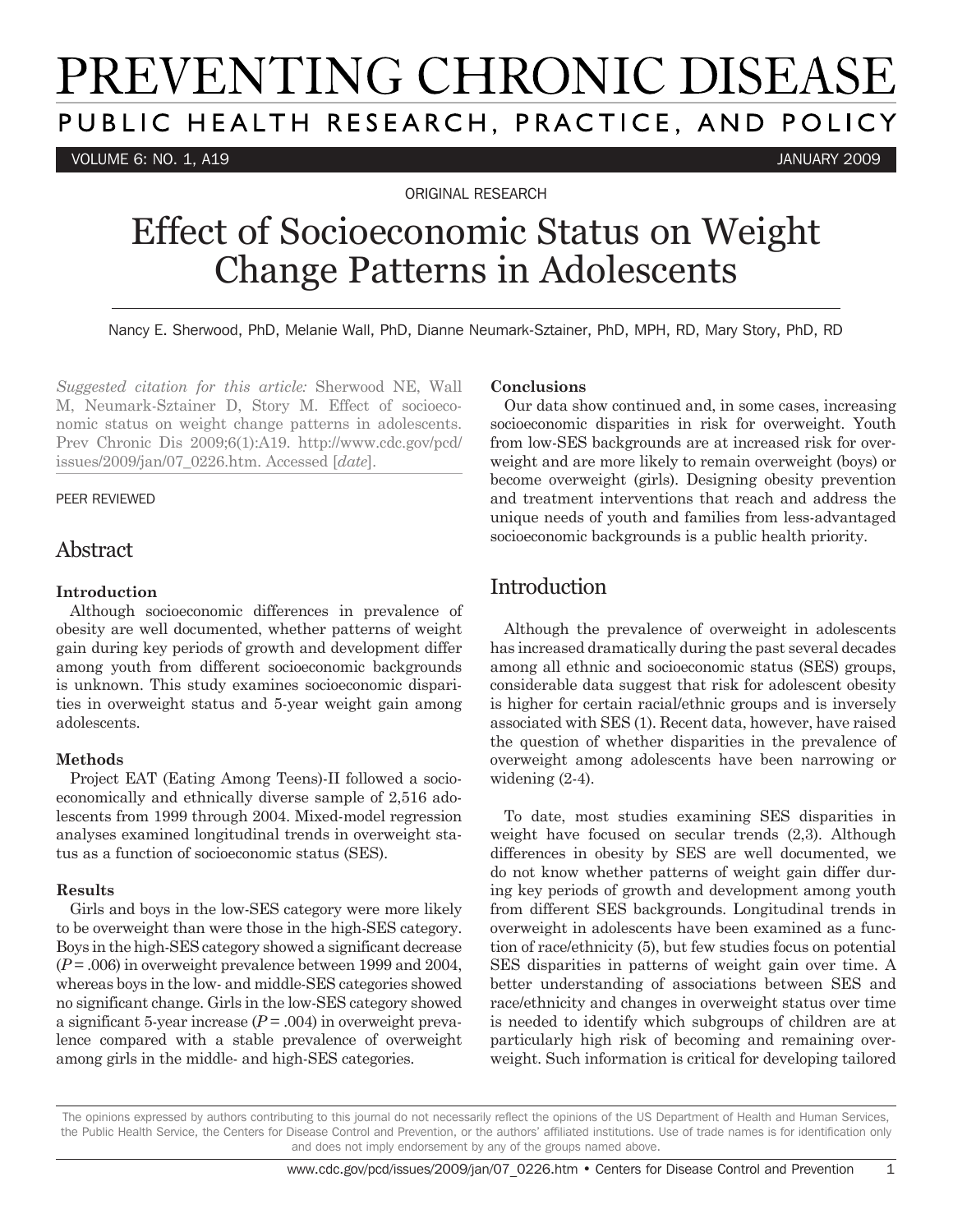obesity prevention and treatment interventions that will best meet the needs of high-risk groups.

This study examines longitudinal changes in weight status in a large, socioeconomically and ethnically diverse sample of adolescent boys and girls during a 5-year period. Specifically, this study sought to answer whether SES disparities in overweight status and weight gain persist over time among adolescents and whether these patterns are different for boys and girls.

## **Methods**

#### Study sample

Project EAT (Eating Among Teens)-II is a follow-up study of Project EAT-I, a study of the determinants of dietary intake and weight status in adolescents (6-8). In Project EAT-I, 4,746 middle and high school students in 31 Minnesota schools completed in-class surveys and anthropometric measures during the 1998-1999 academic year. Participants were surveyed again by mail in Project EAT-II, 5 years later (2003-2004), as the younger cohort progressed from early adolescence to middle adolescence, and the older cohort progressed from middle adolescence to late adolescence/young adulthood. Twenty-three percent  $(n = 1,074)$  of participants were lost to follow-up for several reasons, including missing contact information at EAT-I  $(n = 411)$  and no address located at follow-up  $(n = 591)$ . The remaining 3,672 participants were contacted by mail; 2,516 participants completed surveys, which represented 53% of the original cohort and 68% of participants who could be contacted for Project EAT-II. The study sample for these analyses included 1,074 boys and 1,334 girls who completed surveys for both EAT-I and EAT-II and who did not have missing data for the SES variable (108 were missing data). A greater proportion of the EAT-II survey respondents were female, white, and of higher SES than were EAT-I respondents; therefore, data were weighted by using the response propensity method. The University of Minnesota's institutional review board human subjects committee approved all study protocols.

#### Measures

For EAT-I, weight and height were measured and selfreported, and body mass index (BMI) was computed. For EAT-II, self-reported weight and height data were collected in the mail survey. Participants were asked to report, "How tall are you?" in feet and inches and "How much do you weigh?" in pounds. The trend data we report use the self-reported figures from EAT-I, although if selfreported BMI was not available  $(n = 117)$ , items were imputed based on baseline-measured BMI, age, race, and SES within sex. The measured and self-reported BMI in EAT-I were highly correlated  $(r = .85$  for girls,  $r = .89$  for boys). We classified overweight as BMI more than the 85th percentile for sex and age according to the first National Health and Nutrition Examination Survey because it provides values from childhood to adulthood, and in Project EAT-II adolescents are followed through late adolescence/ early adulthood (9,10).

Sex, age, race/ethnicity, and SES were based on selfreport in EAT-I. The primary determinant of SES was parents' education, defined by the higher level of either parent (11). Other variables used to assess SES included family eligibility for public assistance (yes, no, don't know), eligibility for free or reduced-cost school meals (yes, no, don't know), and maternal and paternal employment status (full-time, part-time, not working, don't know). We developed an algorithm by using classification and regression trees (12), in which a missing variable is replaced by a correlated surrogate variable. Algorithmic classification scores were reduced by 2 levels if the family received public assistance and by 1 if the child was eligible for free or reduced-cost school meals or had 2 unemployed parents. On the final classification tree, only 4% had no data on which to assign a highest level of parents' education and SES. Reports of SES were validated in a substudy of 902 parents, 876 of whom provided information on education, employment status, and income. The Spearman correlation for the association between parents' and adolescents' reports of SES was .67, and the weighted k (Cohen) was .79. The 5-level SES variable (low, middle-low, middle, middle-high, high) was trichotomized for these analyses (low/middle-low [low], middle, and middle-high/high [high]).

#### Statistical analysis

Because attrition in the sample did not occur completely at random, the data were weighted by using the response propensity method (13) in which the inverse of the estimated probability that an individual responded to EAT-II was used as the weight. These procedures are described in detail elsewhere (8). The weighted sample has a similar

The opinions expressed by authors contributing to this journal do not necessarily reflect the opinions of the US Department of Health and Human Services, the Public Health Service, the Centers for Disease Control and Prevention, or the authors' affiliated institutions. Use of trade names is for identification only and does not imply endorsement by any of the groups named above.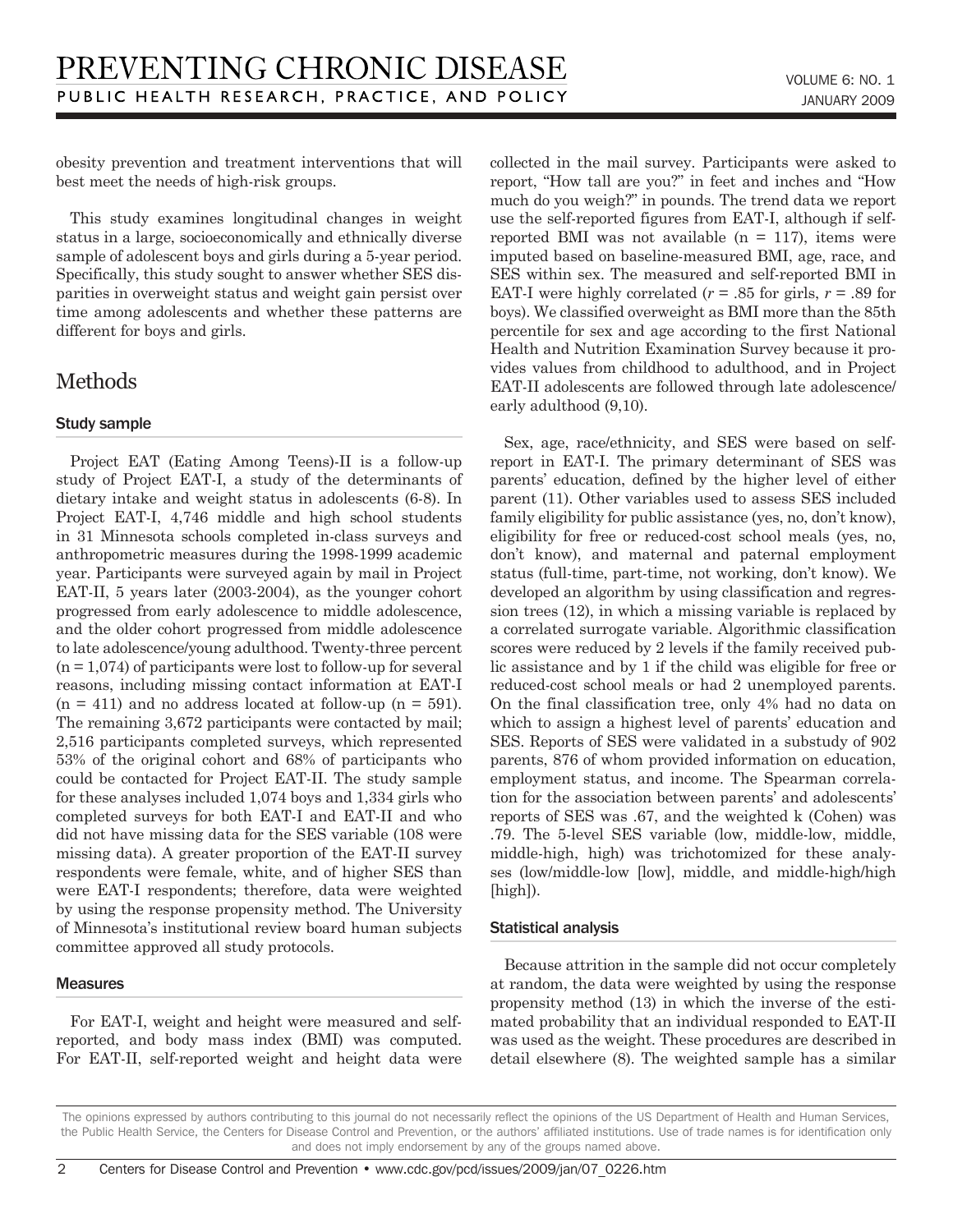demographic makeup to that of the original Project EAT-I sample.

Analyses examined whether longitudinal trends in the prevalence of overweight vary as a function of SES. Longitudinal trends were estimated and tested by using participants who had self-reported BMI data available in both surveys. We used mixed model regressions that included a main effect for year (1999 or 2004), cohort (younger or older), SES (low, middle, high), and an SESby-year interaction along with a random effect for individuals to account for longitudinal correlation to estimate and test difference of prevalence of overweight across time, both within and across SES categories. Analyses were stratified by sex and adjusted for race/ethnicity and cohort. SAS version 9.1 (SAS Institute Inc, Cary, North Carolina) was used for all analyses.

## Results

The sample was relatively evenly distributed across the 3 SES categories (Table). Approximately half of the sample was white; however, white adolescents were overrepresented in the high-SES category. Across the sample, the prevalence of overweight (approximately 26%) did not significantly change from 1999 to 2004  $(P = .71)$ . However, when change in overweight status over time was broken down by SES, differential change patterns emerged; the prevalence of overweight increased for adolescents in the low-SES group from 29.8% to 33.1%  $(P < .001)$  and decreased for adolescents in the high-SES group from 23.1% to 19.2%  $(P < .01)$ .

In both 1999 and 2004, a larger proportion of boys in the low-SES category were overweight than were boys in the high-SES category (1999, *P* = .02; 2004, *P* < .001) (Figure). In 1999, more boys in the low-SES category than in the middle-SES category were overweight  $(P = .007)$ . Although the prevalence of overweight among boys did not show an overall significant longitudinal increase from 1999 to 2004  $(P = .33)$ , changes in overweight prevalence during this period varied as a function of SES. In particular, the SES-by-year interaction was significant  $(P = .03)$ , and boys in the low- and middle-SES categories showed no significant change in overweight prevalence from 1999 to 2004, compared with boys in the high-SES category, who showed a significant decrease  $(P = .006)$ . No significant interaction with cohort was observed, which suggests that



Figure. Changes in the prevalence of overweight by sex and socioeconomic status (SES) category among adolescents in the Project EAT (Eating Among Teens) study (1998-1999 to 2003-2004).

these results did not vary between the younger and older cohorts. Race/ethnicity was not a significant predictor of overweight prevalence among boys after adjusting for SES. Additionally, the interaction between race/ethnicity and time was not significant, which suggests that changes in overweight prevalence over time did not vary by race/ ethnicity among boys after accounting for SES.

In 1999 and 2004, a larger proportion of girls in the low-SES category were overweight than were high-SES girls (1999,  $P = .005$ ; 2004,  $P < .001$ ). As with boys, the overall prevalence of overweight did not change from 1999 to 2004  $(P = .22)$ . However, a significant SES-by-year interaction was observed  $(P = .02)$ . Girls in the low-SES category showed a significant increase  $(P = .004)$  in the prevalence of overweight, compared with the relatively stable prevalence of overweight among girls in the middleand high-SES categories. Race/ethnicity remained a significant predictor of overweight prevalence after adjusting for SES, which suggests that race/ethnicity and SES were independently associated with prevalence of overweight in girls. However, the interaction between race/ethnicity and time was not significant, which suggests that changes in overweight prevalence over time did not vary by race/ ethnicity after accounting for the role of SES.

The opinions expressed by authors contributing to this journal do not necessarily reflect the opinions of the US Department of Health and Human Services, the Public Health Service, the Centers for Disease Control and Prevention, or the authors' affiliated institutions. Use of trade names is for identification only and does not imply endorsement by any of the groups named above.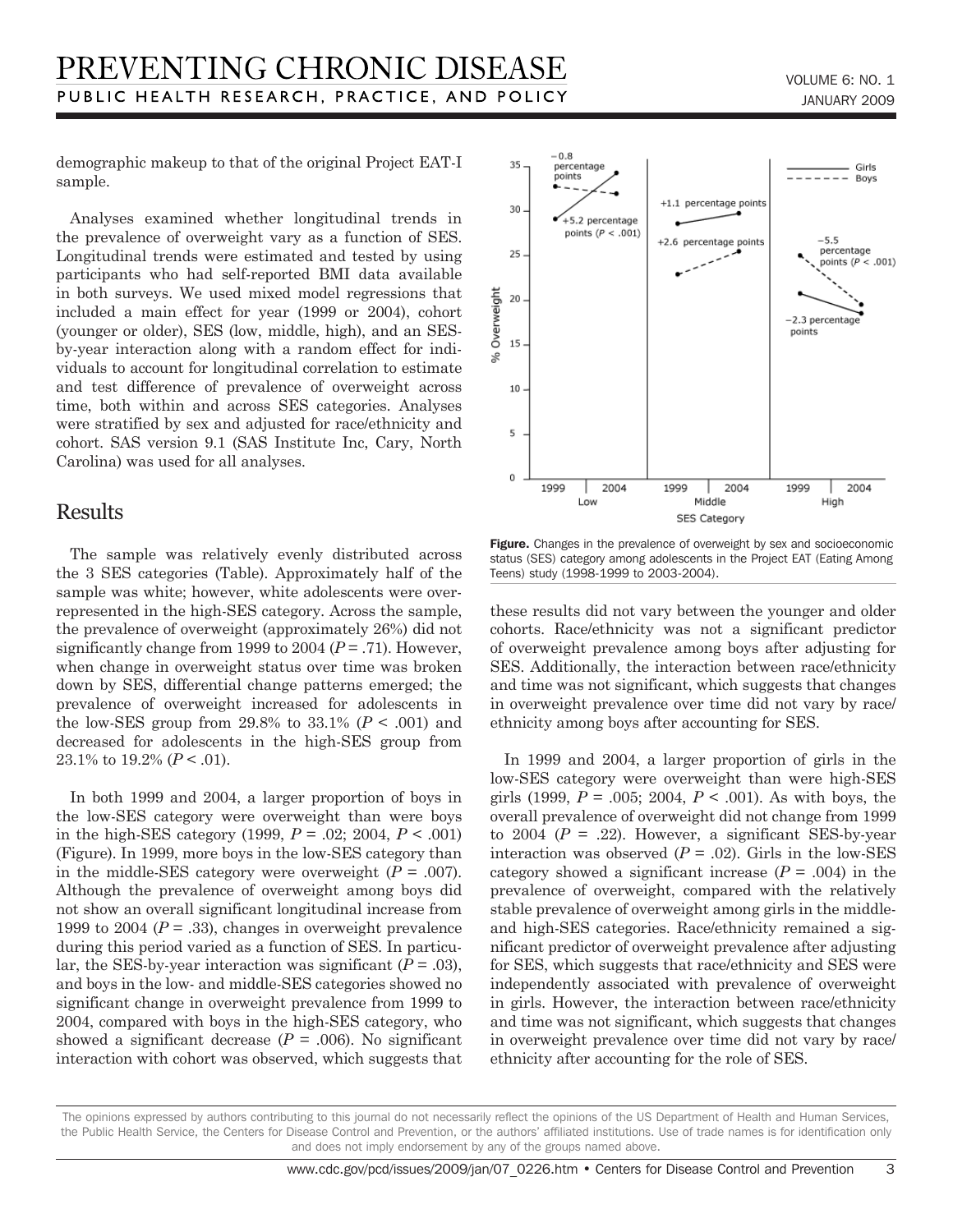## **Discussion**

Our findings confirm SES disparities in the prevalence of overweight; boys and girls in the low-SES category are at highest risk. Moreover, SES is associated with different patterns of weight change over time for adolescent boys and girls. Although boys of low and middle SES showed a consistent, relatively high prevalence of overweight during the 5-year study period, boys in the high-SES category showed a significant decrease in the prevalence of overweight. Girls in the low-SES category showed a significant increase in the prevalence overweight during the 5-year period, in contrast with the relatively stable prevalence of overweight among girls in the middle- and high-SES categories, further widening the SES disparities in the prevalence of overweight.

These data from Project EAT contribute to the growing complex and occasionally contradictory literature on relationships among weight status, SES, race/ethnicity, and sex. Two recent studies have suggested that SES disparities in overweight status have been narrowing. Between 1988-1994 and 1999-2002, the ratio in the prevalence of overweight between high- and low-SES adolescent boys and girls decreased significantly (3). Similarly, the Add Health Study (14) found ethnic disparities in the prevalence of overweight by SES. In contrast, analyses of the 4 cross-sectional National Health and Nutrition Examination Survey (NHANES) surveys from 1971-1974 to 1999-2004 showed that secular trends in overweight status varied by SES; older adolescents from lower SES backgrounds showed the least favorable pattern (2). Our longitudinal data support the finding of continued and, in some cases, increasing SES disparities in risk for overweight. Specifically, low-SES youth, and in some cases middle-SES youth, are not only at increased risk for overweight but also are more likely to stay overweight (boys) or become overweight (girls) as they get older.

The Add Health Study (14) also showed variation by sex, with a clear inverse association between SES and obesity in girls but not boys. Recent analysis of NHANES 1999- 2002 data also showed no consistent association between SES and overweight for boys, but low-SES adolescent girls had a much higher prevalence than did their medium- and high-SES counterparts (3). However, this difference was due mainly to the strong inverse association between SES and overweight among white girls. In this study, high-SES black girls were at increased risk compared with their lower-SES counterparts (3). Further exploration of cultural, behavioral, psychological, and biological factors that may be associated with these complex relationships is warranted.

Our study has a number of strengths, including a large and diverse sample in terms of SES and race/ethnicity, a multifactorial measure of SES, and the ability to examine 5-year longitudinal trends. However, some limitations also need to be taken into account when interpreting the findings. In spite of multiple attempts to reach the original study participants, attrition was high, but use of a weighted sample reduces this concern. Although Project EAT included a diverse sample, some cell sizes for race/ ethnicity were small, which decreased our ability to examine certain racial/ethnic and SES weight trends. Additionally, sexual maturation was not assessed; therefore, relationships between the timing of pubertal and BMI changes and variations in these relationships by sex and race/ethnicity could not be examined. Finally, BMI values were based on self-report, although measured and self-reported BMI were highly correlated in EAT-I.

Our findings underscore the need for obesity prevention and treatment for youth in general, given the overall high prevalence rates, but specifically for interventions tailored for low-SES groups. The school environment is an excellent place to reach out to low-SES youth since most children attend school, and barriers to engaging in physical activity and nutrition interventions, such as cost and transportation, are markedly reduced. Designing obesity prevention and treatment interventions that reach and address the unique needs of low-SES youth is a public health priority because of the increased prevalence of overweight and the high likelihood that these adolescents will remain overweight as adults.

## Acknowledgment

This study was supported by grant no. R40 MC 00319- 02 (D. Neumark-Sztainer, principal investigator) from the Maternal and Child Health Bureau (Title V, Social Security Act), Health Resources and Services Administration, US Department of Health and Human Services.

## Author Information

Corresponding Author: Nancy E. Sherwood, PhD,

The opinions expressed by authors contributing to this journal do not necessarily reflect the opinions of the US Department of Health and Human Services, the Public Health Service, the Centers for Disease Control and Prevention, or the authors' affiliated institutions. Use of trade names is for identification only and does not imply endorsement by any of the groups named above.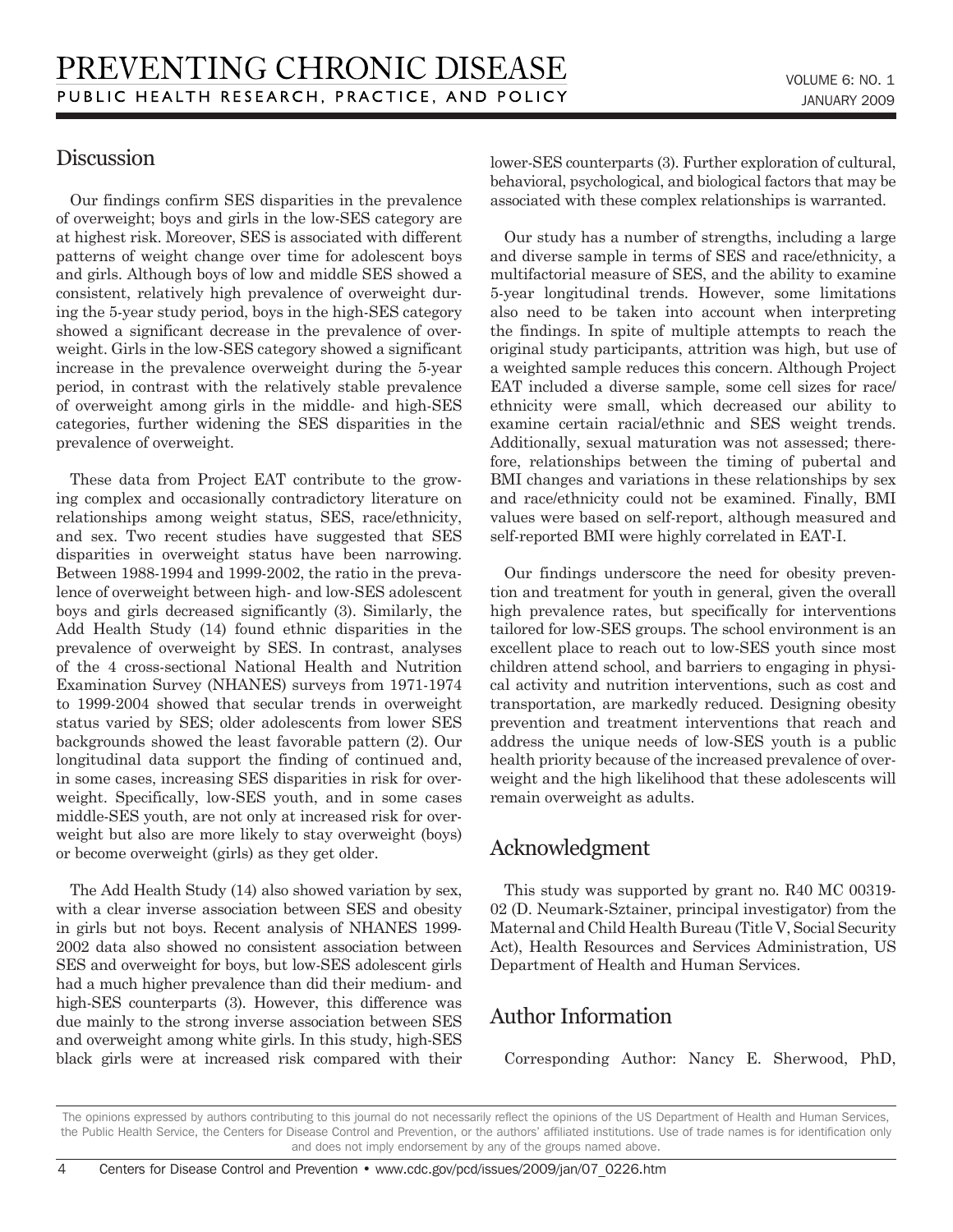HealthPartners Research Foundation, PO Box 1524, MS21111R, Minneapolis, MN 55440. Telephone: 952- 967-7303. E-mail: Nancy.E.Sherwood@HealthPartners. com. Dr Sherwood is also affiliated with the University of Minnesota, Minneapolis, Minnesota.

Author Affiliations: Melanie Wall, Dianne Neumark-Sztainer, Mary Story, University of Minnesota, Minneapolis, Minnesota.

### References

- 1. Strauss RS, Pollack HA. Epidemic increase in childhood overweight, 1986-1998. JAMA 2001;286(22):2845-8.
- 2. Miech RA, Kumanyika SK, Stettler N, Link BG, Phelan JC, Chang VW. Trends in the association of poverty with overweight among US adolescents, 1971- 2004. JAMA 2006;295(20):2385-93.
- 3. Wang Y, Zhang Q. Are American children and adolescents of low socioeconomic status at increased risk of obesity? Changes in the association between overweight and family income between 1971 and 2002. Am J Clin Nutr 2006;84(4):707-16.
- 4. Ver Ploeg M, Mancino L, Lin BH, Wang CY. The vanishing weight gap: trends in obesity among adult food stamp participants (1976-2002). Econ Hum Biol 2007;5(1):20-36.
- 5. Kimm SY, Barton BA, Obarzanek E, McMahon RP, Kronsberg SS, Waclawiw MA, et al. Obesity development during adolescence in a biracial cohort: the NHLBI Growth and Health Study. Pediatrics 2002;110(5):e54.
- 6. Neumark-Sztainer D, Story M, Hannan PJ, Croll J. Overweight status and eating patterns among adolescents: where do youth stand in comparison to the Healthy People 2010 objectives? Am J Public Health 2002;92(5):844-51.
- 7. Neumark-Sztainer D, Hannan PJ, Story M, Perry CL. Weight-control behaviors among adolescent girls and boys: implications for dietary intake. J Am Diet Assoc 2004;104:913-20.
- 8. Neumark-Sztainer D, Wall M, Eisenberg ME, Story M, Hannan PJ. Overweight status and weight control behaviors in adolescents: longitudinal and secular trends from 1999-2004. Prev Med 2006;43(1):52-9.
- 9. Must A, Dallal GE, Dietz WH. Reference data for obesity: 85th and 95th percentiles of body mass index  $(wt/ht^2)$  — a correction. Am J Clin Nutr 1991;54:773.
- 10. Must A, Dallal GE, Dietz WH. Reference data for obesity: 85th and 95th percentiles of body mass index  $(wt/ht^2)$  and tricep skinfold thickness. Am J Clin Nutr 1991;53:839-46.
- 11. Berkman LF, Macintyre S. The measurement of social class in health studies: old measures and new formulations. IARC Sci Publ 1997(138):51-64.
- 12. Breiman L, Friedman J, Olshen R, Stone C. Classification and regression trees. Belmont (CA): Wadsworth International Group; 1984.
- 13. Little RJA. Survey nonresponse adjustments for estimates of means. Int Stat Rev 1986;54(2):139-57.
- 14. Gordon-Larsen P, Adair LS, Popkin BM. The relationship of ethnicity, socioeconomic factors, and overweight in US adolescents. Obes Res 2003;11(1):121-9.

The opinions expressed by authors contributing to this journal do not necessarily reflect the opinions of the US Department of Health and Human Services, the Public Health Service, the Centers for Disease Control and Prevention, or the authors' affiliated institutions. Use of trade names is for identification only and does not imply endorsement by any of the groups named above.